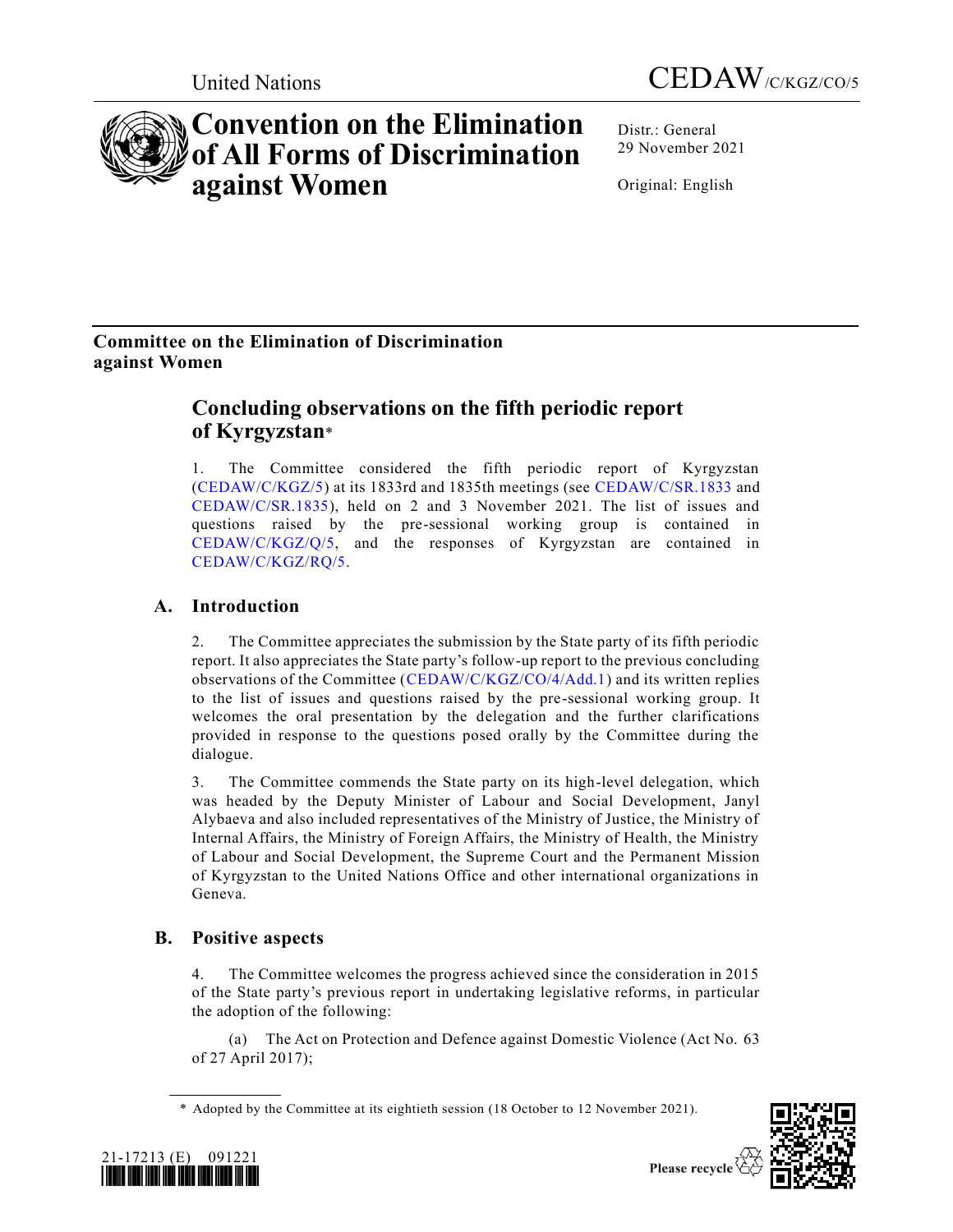(b) The Criminal Code, criminalizing bride kidnapping, forced marriage and child marriage (articles 175, 177 and 178), in 2017.

5. The Committee welcomes the State party's efforts to improve its institutional and policy framework aimed at accelerating the elimination of discrimination against women and promoting gender equality, such as the adoption of the following:

(a) The fifth National Plan of Action for Gender Equality (2018–2020);

(b) The action plan to implement Security Council resolution [1325 \(2000\)](https://undocs.org/en/S/RES/1325(2000)) on women and peace and security, in 2018;

(c) The action plan for the implementation of the Committee's concluding observations on the State party's fourth periodic report (Government Order No. 123 -r of 19 April 2017).

6. The Committee welcomes the fact that, in the period since the consideration of the previous report, the State party ratified the Convention on the Rights of Persons with Disabilities in 2019.

### **C. Sustainable Development Goals**

7. **The Committee welcomes the international support for the Sustainable Development Goals and calls for the realization of de jure (legal) and de facto (substantive) gender equality, in accordance with the provisions of the Convention, throughout the process of implementing the 2030 Agenda for Sustainable Development. The Committee recalls the importance of Goal 5 and of the mainstreaming of the principles of equality and non-discrimination throughout all 17 Goals. It urges the State party to recognize women as the driving force of the sustainable development of the State party and to adopt relevant policies and strategies to that effect.**

### **D. Parliament**

8. **The Committee stresses the crucial role of the legislative power in ensuring the full implementation of the Convention (see [A/65/38,](https://undocs.org/en/A/65/38(Supp)) part two, annex VI). It invites the Zhogorku Kenesh, in line with its mandate, to take the necessary steps regarding the implementation of the present concluding observations between now and the submission of the next periodic report under the Convention.**

### **E. Principal areas of concern and recommendations**

#### **Legislative framework**

9. The Committee welcomes the progress made by the State party in establishing a progressive national legislative framework to protect women's rights and promote gender equality. The Committee is concerned:

(a) That the Act on State Guarantees of Equal Rights and Opportunities for Men and Women does not cover intersecting forms of discrimination and that the adoption of comprehensive anti-discrimination legislation has been delayed;

(b) About the reliance on the legally undefined terms of morality, ethics and traditional family values in the context of the ongoing large-scale inventory of legislation, which can be used to undermine women's rights.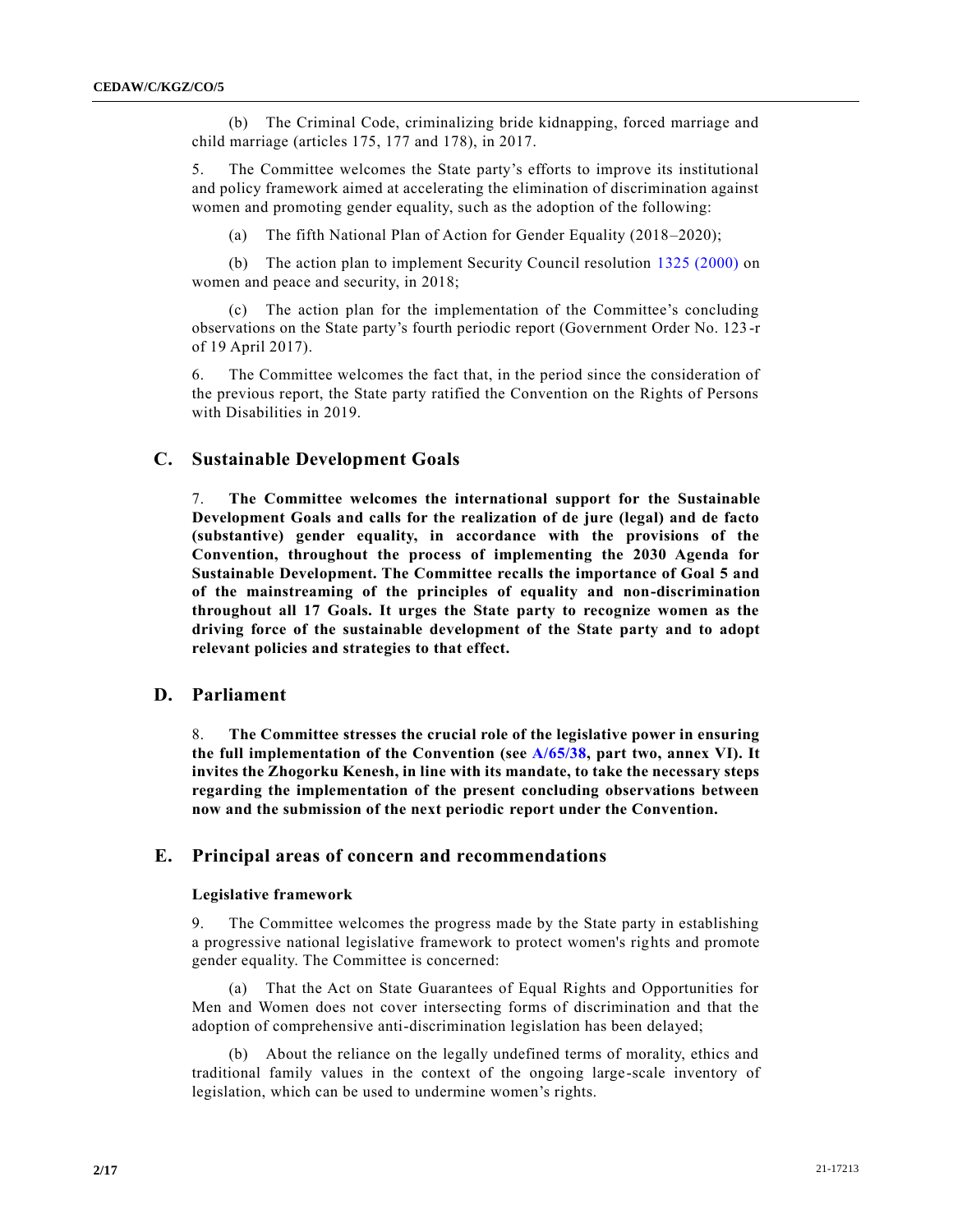10. **The Committee reiterates its previous recommendations [\(CEDAW/C/KGZ/](https://undocs.org/en/CEDAW/C/KGZ/CO/4) [CO/4,](https://undocs.org/en/CEDAW/C/KGZ/CO/4) para. 10) and recommends that the State party adopt comprehensive anti-discrimination legislation with a definition of discrimination against women that covers direct and indirect discrimination, in the public and private spheres, and intersecting forms of discrimination, in accordance with article 1 of the Convention. The Committee also recommends that the State party ensure that:**

(a) **The inventory of legislation and related legislative amendments repeal all discriminatory provisions, including those that are based on the legally undefined terms of morality, ethics and traditional family values;**

(b) **The inventory is guided by the obligations of the State party under the Convention and other human rights treaties and is conducted in consultation with civil society organizations, including women's organizations.**

#### **Access to justice**

11. The Committee notes the adoption of the Act on Guaranteed State Legal Aid (2016). However, it notes with concern the existing barriers to women's and girls' access to justice, including their limited knowledge of their rights and available remedies to claim them, restrictive criteria for gaining access to legal aid, the limited number of legal aid centres in rural and remote areas, the insufficient capacity of the judiciary and law enforcement officials to apply the Convention, and judicial gender bias and persistent gender stereotypes.

12. **Recalling its general recommendation No. 33 (2015) on women's access to justice, the Committee recommends that the State party address the barriers to women's and girls' access to justice, including by:**

(a) **Strengthening awareness-raising among women and girls, including in rural areas, about the legal remedies available to claim violations of their rights;**

(b) **Ensuring that all women and girls have effective access to affordable – or if necessary, free – legal assistance, including by reviewing the Act on Guaranteed State Legal Aid, adequately funding and subsidizing the premises and utility costs of legal aid centres, and increasing the number of centres in rural areas;**

(c) **Raising awareness among religious and community leaders to destigmatize women who claim their rights and provide training on women's rights and gender equality to the judiciary, the police and law enforcement officials to address gender stereotypes and judicial bias against women who challenge patriarchy.**

#### **National machinery for the advancement of women**

13. The Committee notes that the Ministry of Labour and Social Development is the main State agency responsible for the coordination of the national machinery for the advancement of women. The Committee notes with concern:

(a) The lack of coordination and unclear mandates of the various parts of the national machinery for the advancement of women, including the Ministry, the National Council on Gender Development and the Council for the Protection of Women's Rights and the Prevention of Gender-based Violence of the Zhogorku Kenesh;

(b) The national machinery's lack of human, technical and financial resources and lack of authority to effectively carry out its mandate, and the frequent changes of bodies in charge of gender issues;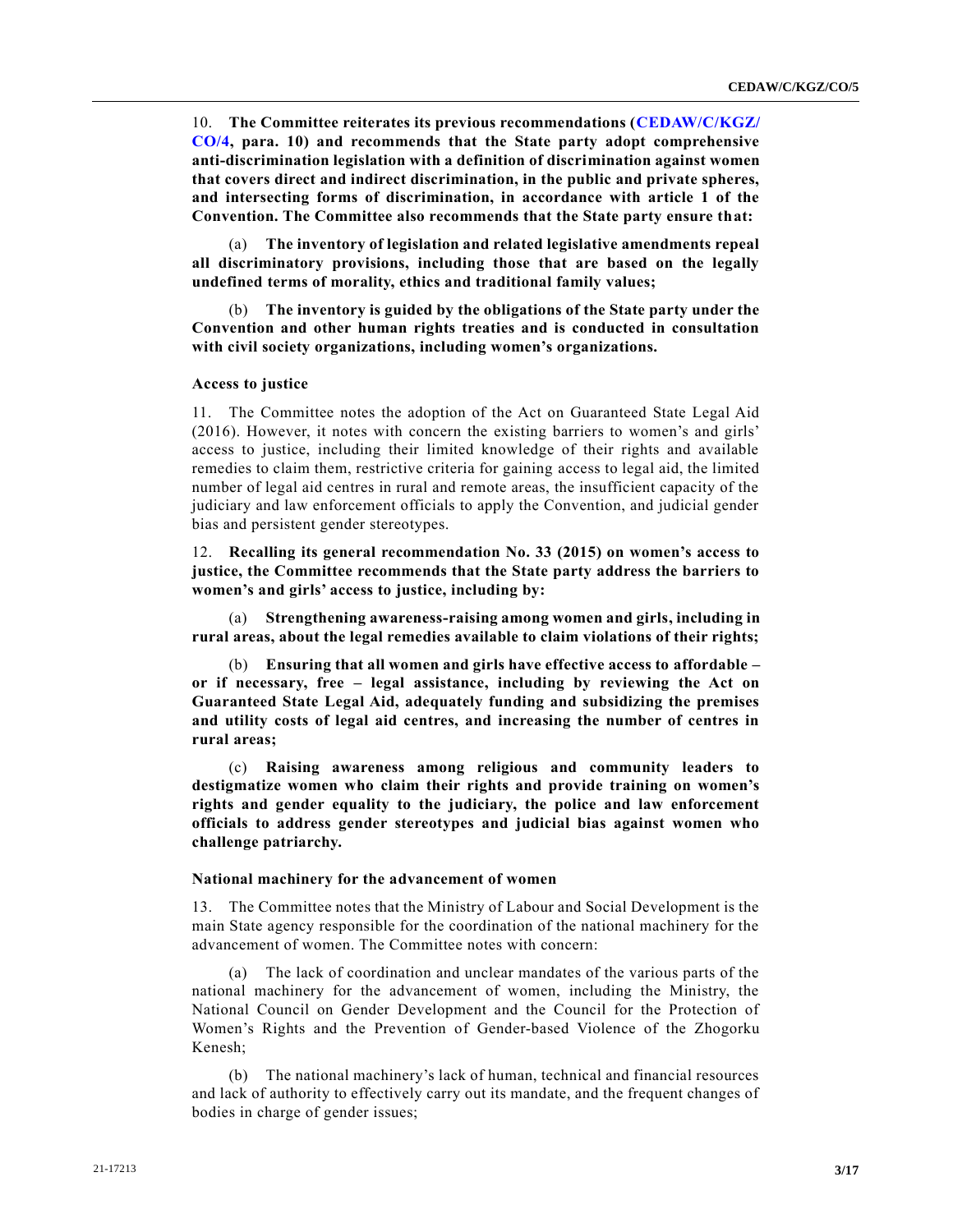(c) The insufficient cooperation with civil society.

14. **The Committee reiterates its previous recommendations [\(CEDAW/C/KGZ/](https://undocs.org/en/CEDAW/C/KGZ/CO/4) [CO/4,](https://undocs.org/en/CEDAW/C/KGZ/CO/4) para. 12) and recommends that the State party:**

(a) **Ensure effective coordination and a clear distribution of mandates between the different components of the national machinery;**

(b) **Strengthen the human, technical and financial resources and the authority of the national machinery at the national and regional levels and ensure its continuity and effective operation;**

(c) **Strengthen cooperation with civil society and recognize its role in advancing women's rights and gender equality and involve civil society organizations in the implementation of the national strategy and action plan in relation to gender mainstreaming.**

#### **National human rights institution**

15. The Committee notes that draft legislative amendments were prepared to ensure the compliance of the Office of the Ombudsman with the principles relating to the status of national institutions for the promotion and protection of human rights (the Paris Principles) and that it was accredited with B status in 2012. The Committee notes with concern that the Office lacks a specific mandate to protect and promote women's rights.

16. **The Committee recommends that the State party accelerate the adoption of the draft legislative amendments to ensure the independence of the Office of the Ombudsman, in full compliance with the Paris Principles, and provide the Office with a specific mandate to promote and protect women's rights.**

#### **Temporary special measures**

17. The Committee notes the legislative provisions that no more than 70 per cent of candidates or members should be of the same sex, in the Zhogorku Kenesh, political parties, local councils and the courts, and the 30 per cent quota for women's representation in local councils. However, the Committee remains concerned about the lack of understanding in the State party of the non-discriminatory nature of temporary special measures, their limited use in most areas of the Convention in which women are underrepresented or disadvantaged, and their limited impact on achieving substantive equality between women and men.

18. **The Committee reiterates its previous recommendations [\(CEDAW/C/KGZ/CO/4,](https://undocs.org/en/CEDAW/C/KGZ/CO/4) para. 14) and recommends that the State party:**

(a) **Strengthen understanding among relevant State officials, parliamentarians, policymakers, employers and the general public of the non-discriminatory nature of temporary special measures;**

(b) **Adopt temporary special measures, in accordance with article 4 (1) of the Convention and the Committee's general recommendation No. 25 (2004) on temporary special measures, as a necessary strategy to accelerate the achievement of substantive equality between women and men in all areas of the Convention in which women are underrepresented or disadvantaged, in both the public and private sectors, especially at the decision-making level, and with particular attention to women belonging to ethnic minority groups, women with disabilities and older women;**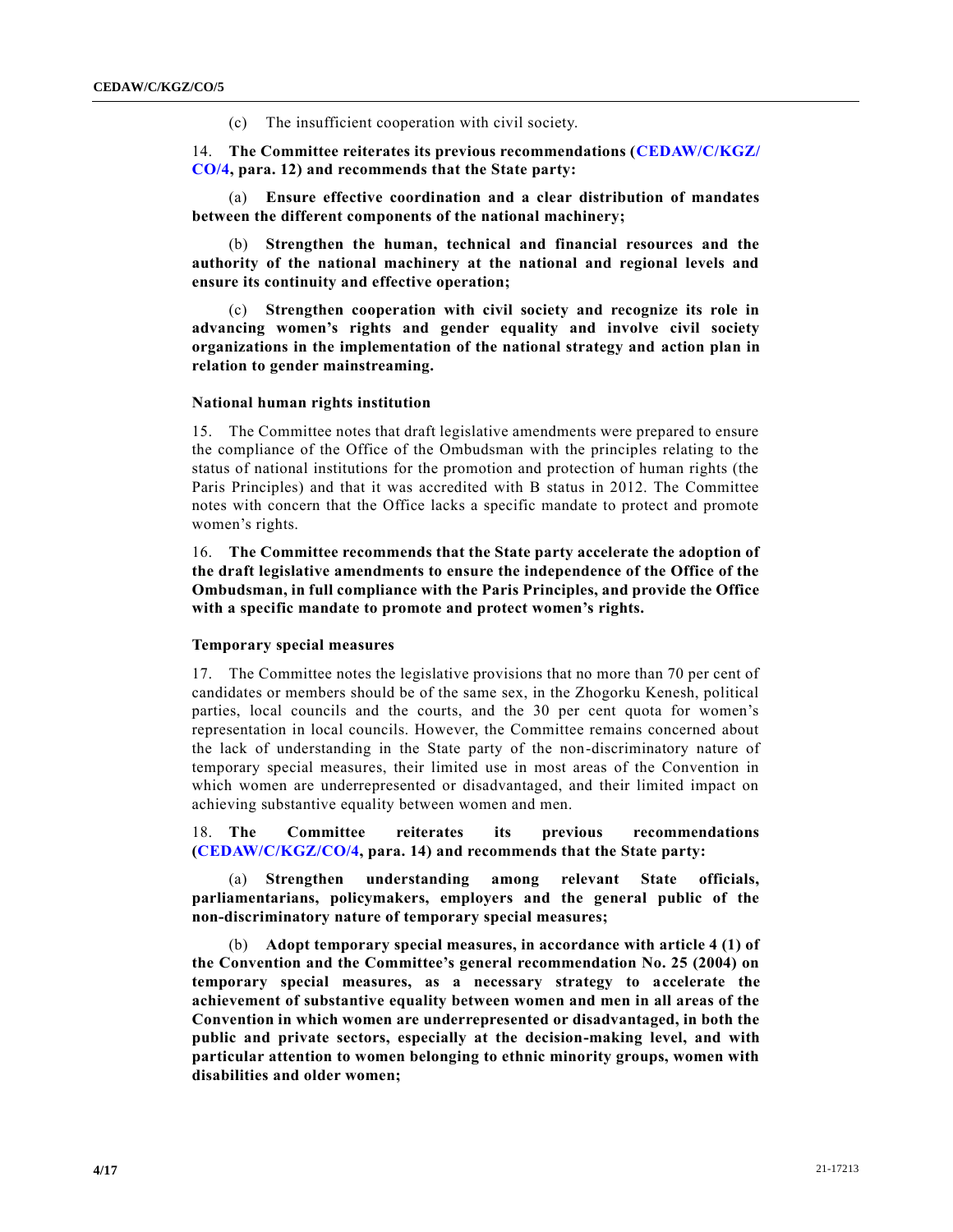(c) **Establish a mechanism to monitor the implementation of temporary special measures and assess their impact on achieving substantive equality between women and men.**

#### **Stereotypes**

19. The Committee remains concerned about:

(a) The persistence of patriarchal attitudes and discriminatory stereotypes concerning the roles and responsibilities of women and men in the family and in society, exacerbated by growing religious influence, and the lack of a comprehensive strategy to address such gender stereotypes;

(b) The persistence of discriminatory gender stereotypes and portrayals of women in the media.

20. **The Committee reiterates its previous recommendations [\(CEDAW/C/KGZ/](https://undocs.org/en/CEDAW/C/KGZ/CO/4) [CO/4,](https://undocs.org/en/CEDAW/C/KGZ/CO/4) para. 16) and recommends that the State party:**

(a) **Develop and implement a comprehensive strategy, including the online domain, targeting community and religious leaders, teachers, girls and boys, women and men, to eliminate discriminatory stereotypes concerning the roles and responsibilities of women and men in the family and in society, taking into account the findings of the national study on gender in the perception of society (2016);**

(b) **Continue to raise awareness among media personnel to address discriminatory gender stereotypes and the objectification of women and encourage positive portrayals of women as active drivers of development in the media; and review the legislation on public service broadcasting to ensure a gender perspective in the review and monitoring of media content by television channels, including KTRK.**

#### **Gender-based violence against women and harmful practices**

21. The Committee welcomes the adoption of the Act on Protection and Defence against Domestic Violence (Act No. 63 of 27 April 2017) and the introduction of more severe penalties for bride kidnapping of women and girls for the purposes of child marriage and forced marriage. However, the Committee remains concerned about the high incidence of gender-based violence against women in the State party, including the spike in domestic violence during the lockdown in the context of the coronavirus disease (COVID-19) pandemic, and the persistence of the harmful practice of bride kidnapping. It also notes with concern:

The weak enforcement and monitoring of the implementation of the Act on Protection and Defence against Domestic Violence;

(b) The absence of criminal law provisions specifically criminalizing certain forms of gender-based violence, such as marital rape, and the fact that sexual crimes are subject to public-private prosecution;

(c) The impunity for perpetrators, the limited enforcement of protection orders, the lack of victim support and the barriers to women's and girls' access to justice in cases of gender-based violence, including revictimization during criminal proceedings;

(d) Reports of gender-based violence against women belonging to religious and ethnic minorities and women using drugs, and arbitrary detention and attacks targeting lesbian, bisexual and transgender women during peaceful marches in 2019 and 2020.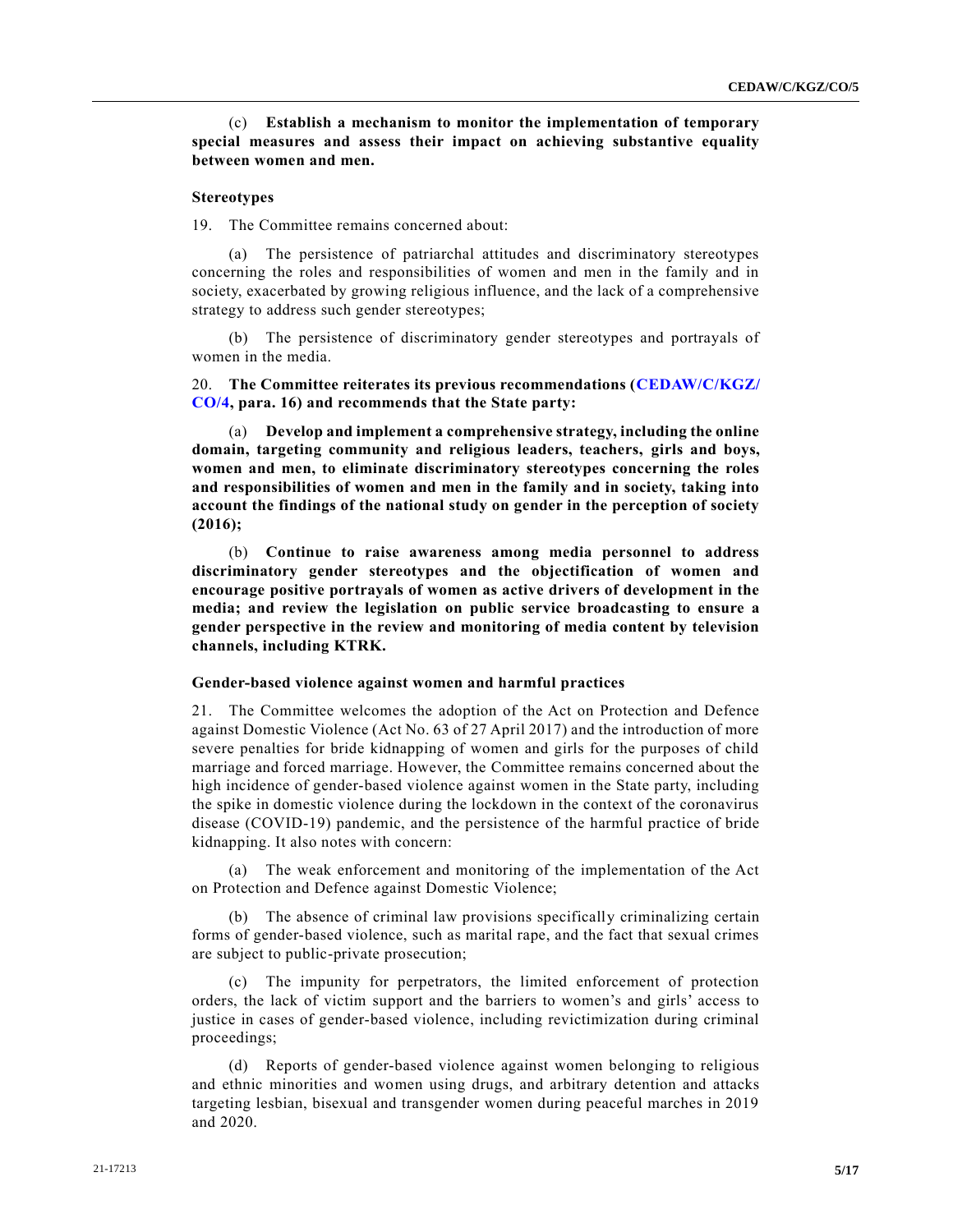22. **Recalling its general recommendation No. 35 (2017) on gender-based violence against women, updating general recommendation No. 19, the Committee recommends that the State party:**

(a) **Review the Act on Protection and Defence against Domestic Violence to ensure that it covers all forms of gender-based violence and takes into account the special needs of disadvantaged and marginalized groups of women, including women with disabilities, migrant women, women living with HIV/AIDS, women using drugs and lesbian, bisexual and transgender women;**

(b) **Pursue its efforts to prevent, protect and assist victims, as well as to prosecute and adequately punish perpetrators, of bride kidnapping, in accordance with the Committee's recommendations in its report on its inquiry under article 8 of the Optional Protocol to the Convention [\(CEDAW/C/](https://undocs.org/en/CEDAW/C/OP.8/KGZ/1) [OP.8/KGZ/1\)](https://undocs.org/en/CEDAW/C/OP.8/KGZ/1);**

(c) **Amend the Criminal Code to explicitly criminalize marital rape and the Criminal Procedure Code to ensure that all forms of gender-based violence are subject to public, ex officio prosecution;**

(d) **Ensure that all cases of gender-based violence are effectively investigated and prosecuted, that perpetrators are adequately punished and that victims are not mandatorily referred to reconciliation procedures;**

(e) **Ensure the issuance and effective enforcement and monitoring of protection orders in cases of domestic violence and impose adequate, deterrent penalties for non-compliance with such orders;**

(f) **Ensure women's and girls' access to justice and encourage reporting of gender-based violence to law enforcement bodies, including through affordable – or if necessary, free – legal assistance, relaxing of the burden of proof, and affordable access to forensic evidence, and continue to build the capacity of judges, prosecutors, the police and other law enforcement officers on gender-sensitive investigation and interrogation methods;**

(g) **Strengthen victim support services and protection, including roundthe-clock hotlines, adequate shelter, medical treatment, psychosocial counselling and economic support throughout the State party;**

(h) **Intensify awareness-raising among the general public on the criminal nature of all forms of gender-based violence, including domestic and sexual violence, and the need for women to be able to report such cases to law enforcement authorities without fear of reprisals, stigmatization or revictimization;**

(i) **Prosecute and adequately punish perpetrators in cases of genderbased violence, arbitrary detention and attacks against women belonging to religious and ethnic minorities, women using drugs and lesbian, bisexual and transgender women.**

#### **Trafficking in women and exploitation of prostitution**

23. The Committee welcomes the adoption of the government programme and action plan to combat trafficking in persons (2017–2020) and the directives approved by the Ministry of Internal Affairs on the detection, identification and referral of victims of trafficking in persons and on the confidentiality of personal information of victims; the creation in 2019 of the national referral mechanism for victims; and the investigations in cases of suspected complicity of State officials. However, the Committee notes with concern that the State party is a source country for trafficking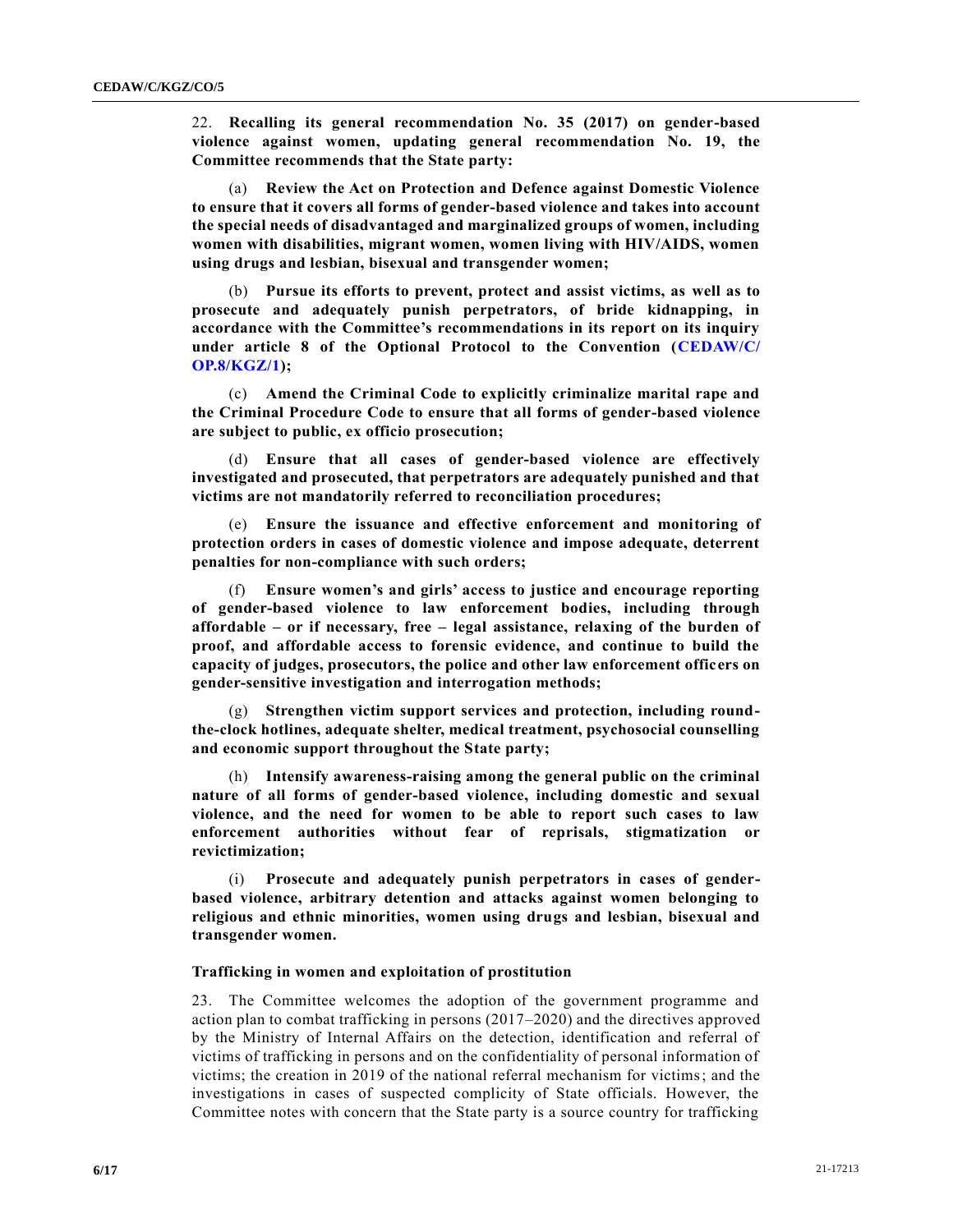in women and girls for purposes of sexual and labour exploitation, including in domestic employment. It also notes with concern:

(a) The discontinuation in 2021 of the anti-trafficking coordinating body, preventing the adoption of standard operating procedures for the national referral mechanism;

(b) The delays in the adoption of the draft anti-trafficking action plan for 2021–2024;

(c) The low reporting, investigation, prosecution and conviction rates in cases of trafficking in women and girls, despite the increase in the online recruitment of victims during the COVID-19 pandemic, and the introduction of lighter penalties for the criminal offence of trafficking;

(d) The State party's reliance on intergovernmental organizations for victim identification and service provision and on non-governmental organizations for shelter services;

(e) The lack of measures to reduce the demand for commercial sex and the lack of data on trafficking in women and girls from, within and to the State party;

(f) The lack of dissemination and implementation of Order No. 946-r of 14 December 2017 of the Ministry of Internal Affairs, particularly concerning the prevention of forced HIV testing of women in prostitution.

24. **Recalling its general recommendation No. 38 (2020) on trafficking in women and girls in the context of global migration and its previous recommendations [\(CEDAW/C/KGZ/CO/4,](https://undocs.org/en/CEDAW/C/KGZ/CO/4) para. 22), the Committee recommends that the State party:**

(a) **Designate a specific government body to coordinate interministerial anti-trafficking efforts, adopt and implement standard operating procedures for the national referral mechanism, and allocate adequate resources to the mechanism;**

(b) **Expedite the adoption of the draft anti-trafficking action plan (2021– 2024);**

(c) **Strengthen the investigation, prosecution and adequate punishment of perpetrators of trafficking in women and girls, and ensure that convicted perpetrators serve their sentences; and continue addressing the root causes of corruption and complicity among law enforcement officials;**

(d) **Ensure the early identification of victims of trafficking including among disadvantaged groups of women, address the online recruitment of victims, and strengthen training for judges, prosecutors and law enforcement officers on victim identification and gender- and child-sensitive investigation and interrogation procedures;**

(e) **Ensure that women and girls victims of trafficking have adequate access to adequate support services and reintegration programmes, including shelters and counselling services, and provide adequate funding and/or subsidies for the premises and utility costs of shelters operated and victim support services provided by non-governmental organizations;**

Ensure the systematic collection and analysis of data on trafficking, **disaggregated by age, sex and nationality of victims and forms of trafficking;**

(g) **Conduct awareness-raising campaigns on the risks of being trafficked and provide access to income-generating opportunities, financial support, legal**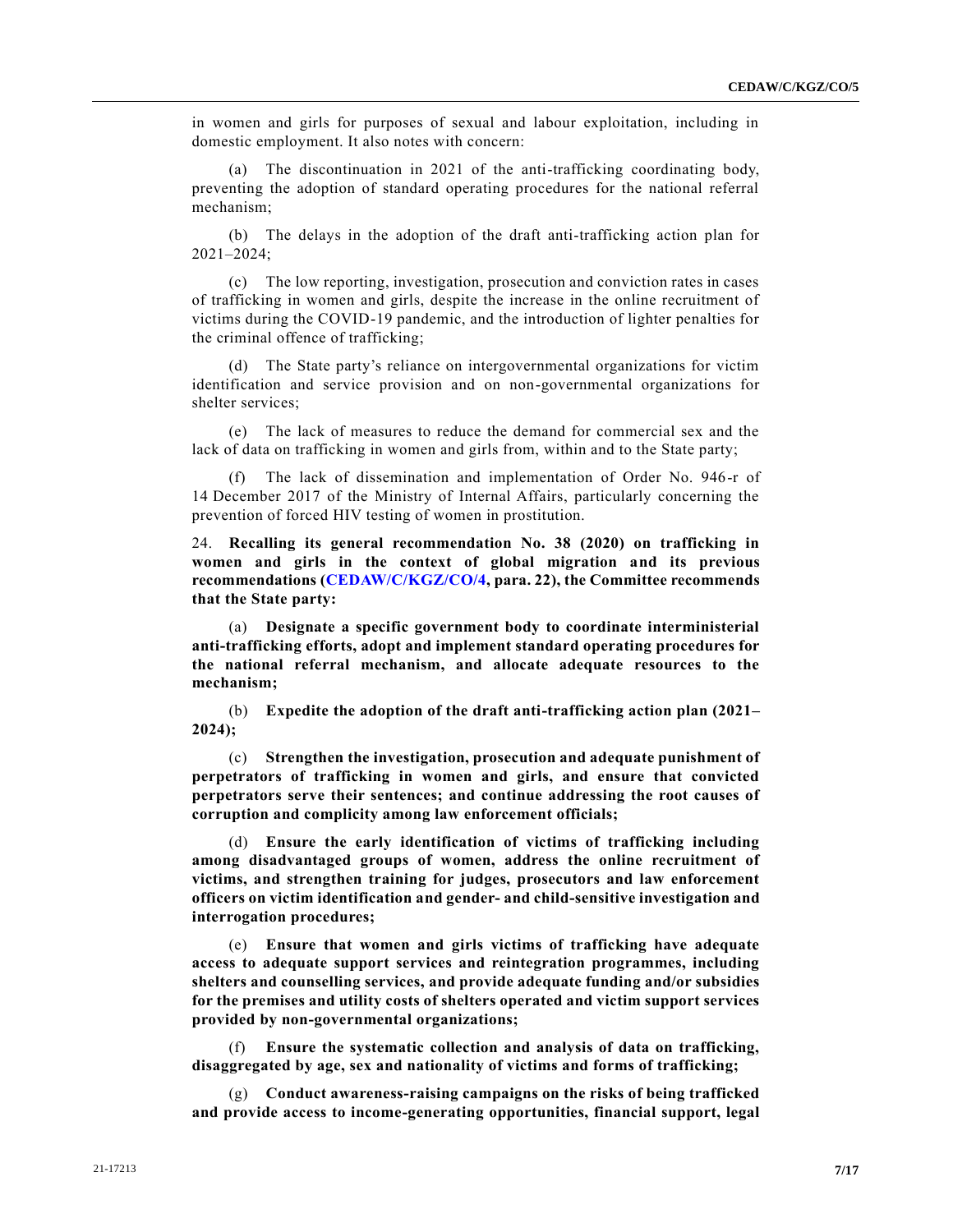**assistance, hotlines and predeparture information to women and girls who migrate;**

(h) **Discourage the demand for commercial sex; provide exit programmes and alternative income-generating opportunities to women who wish to leave prostitution; and disseminate and effectively implement Order No. 946-r of 14 December 2017, including by monitoring, prosecuting and punishing police violence and arbitrariness against women in prostitution and strengthening the role of the Office of the Prosecutor in this respect.**

#### **Participation in political and public life**

25. The Committee notes the introduction of a minimum quota of 30 per cent for the representation of women on local councils. However, it notes with concern:

(a) The low representation of women in the Zhogorku Kenesh (15 per cent) and in local councils, and the introduction of the mixed electoral system, which will lower the quota for women candidates from 30 to 18 per cent;

(b) Gender-based violence and hate speech against women candidates during elections and political rallies;

(c) Restrictions on the activities of women human rights defenders and their lack of protection from reprisals.

26. **Recalling its general recommendation No. 23 (1997) on women in political and public life, the Committee recommends that the State party:**

(a) **Review its the electoral legislation to reach parity of women and men in political life and to that effect take targeted measures, including temporary special measures, such as increased quotas, to strengthen the representation of women at all levels of government, in the Zhogorku Kenesh and in local councils, in the judiciary and in academia, in particular at decision-making levels;**

(b) **Require political parties to include an equal number of women and men candidates on their electoral lists, with the women's and men's names appearing on alternating rows (the zipper system);**

(c) **Provide capacity-building to women politicians and candidates on political campaigning, leadership and negotiation skills, and raise awareness, in concert with the media, among politicians, the media, religious and community leaders and the general public, on the importance of the full, independent and democratic participation of women on an equal basis with men in political and public life to guarantee the implementation of the Convention;**

(d) **Take effective measures to protect women candidates from genderbased violence and hate speech, including online, during elections;**

(e) **Remove any restrictions on the activities of women human rights defenders and create an enabling environment to promote their participation in political and public life, including by ensuring their protection from genderbased violence and reprisals.**

#### **Women and peace and security**

27. The Committee welcomes the adoption in 2018 of the action plan to implement Security Council resolution [1325 \(2000\)](https://undocs.org/en/S/RES/1325(2000)) on women and peace and security. However, it notes with concern the lack of information about the implementation of the action plan and reports of violent extremism in the State party.

28. **The Committee recommends that the State party:**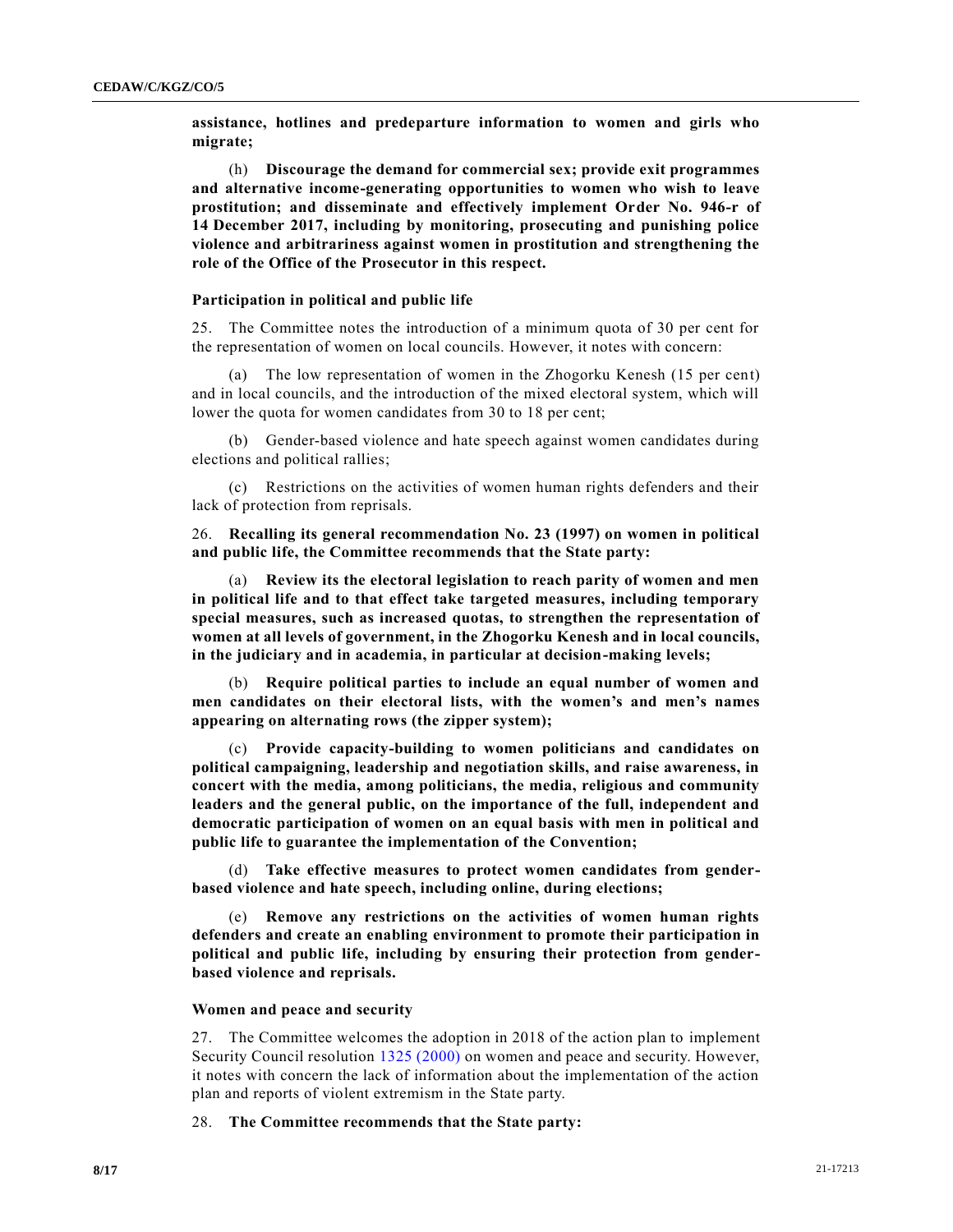(a) **Allocate adequate human, technical and financial resources to ensure the effective implementation and monitoring of the action plan to implement Security Council resolution [1325 \(2000\),](https://undocs.org/en/S/RES/1325(2000)) and provide information about the outcome of its implementation in its next periodic report;**

(b) **Ensure the meaningful participation of women in conflict prevention, peace and post-conflict reconstruction processes, including in decision-making roles;**

(c) **Conduct research on the root causes of violent extremism in the State party, with a particular focus on the situation of women who participated in armed conflicts in other countries, and adopt a national strategy to prevent violent extremism that integrates a gender perspective.**

#### **Nationality**

29. The Committee notes the statement by the delegation during the dialogue that the State party had in 2019 become the first State in the world to resolve all known cases of statelessness on its territory, and that the ratification of the 1954 Convention relating to the Status of Stateless Persons and the 1961 Convention on the Reduction of Statelessness was under way. However, the Committee notes with concern:

(a) The barriers to access to birth registration, particularly for stateless women, women of undetermined nationality, Mugat or Lyuli women and their children, particularly in rural areas, and the lack of safeguards to prevent statel essness of children and statelessness in case of voluntary renunciation of nationality;

(b) That the existing statelessness determination procedure is not applicable to all cases of statelessness.

30. **Recalling its general recommendation No. 32 (2014) on the gender-related dimensions of refugee status, asylum, nationality and statelessness of women, the Committee recommends that the State party:**

(a) **Review the Citizenship Act and other relevant legislation and regulations to ensure that stateless women, women of undetermined nationality, Mugat or Lyuli women and their children have adequate access to birth registration and identity documents, including in rural areas, and to Kyrgyz nationality;**

(b) **Ensure that girls and boys born on the territory of the State party are registered at birth and have access to Kyrgyz nationality and identity documents, regardless of their parents' consent or nationality, residence or marital status, and that loss or renunciation of nationality is contingent on the possession or acquisition of another nationality;**

**Expand the statelessness determination procedure to recent arrivals and provide identity documents to persons considered stateless;**

(d) **Ratify the 1954 Convention relating to the Status of Stateless Persons and the 1961 Convention on the Reduction of Statelessness.**

#### **Education**

31. The Committee welcomes the information provided by the delegation during the dialogue that the right to preschool education was enshrined in the Constitution and that efforts had been made to ensure online education in the context of the COVID-19 pandemic, including in rural areas. However, the Committee is concerned about: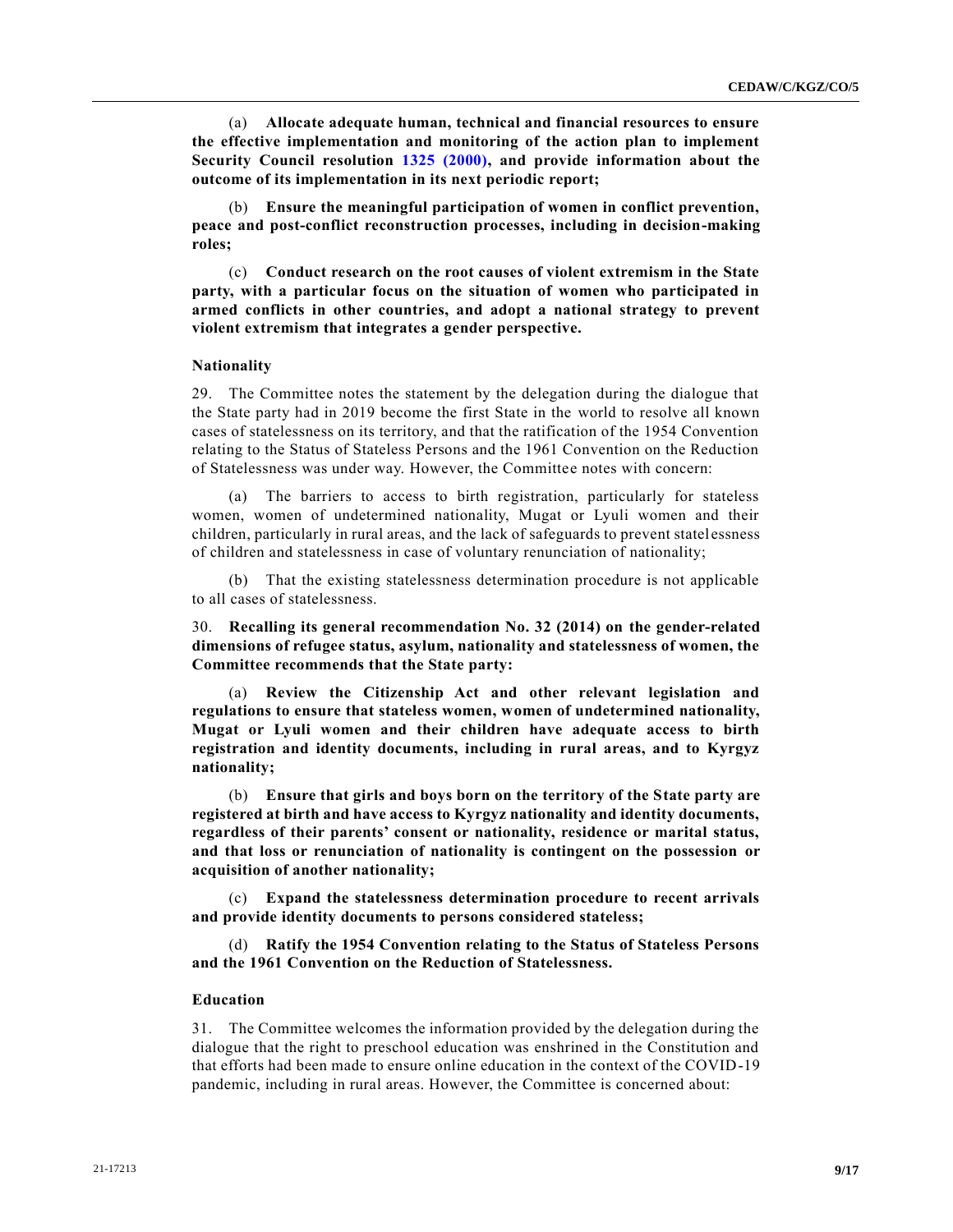(a) The insufficient information on the measures taken to ensure girls' access to primary and secondary education and to address the causes of school dropout among girls;

(b) The persisting gender stereotypes in the education system, in the absence of education on gender equality and on sexual and reproductive health and rights;

(c) The low enrolment rates of girls and women in non-traditional fields of education, such as science, technology, engineering and mathematics and information and communications technology.

32. **Recalling its general recommendation No. 36 (2017) on the right of girls and women to education and its previous recommendations [\(CEDAW/C/KGZ/CO/4,](https://undocs.org/en/CEDAW/C/KGZ/CO/4) para. 26), the Committee recommends that the State party:**

(a) **Ensure girls' enrolment in primary and secondary education, including through information campaigns targeting parents and religious and community leaders on the importance of education for girls at all levels as a basis for their empowerment and through financial support to low-income families to cover the indirect costs of education;**

(b) **Address the causes of school dropout among girls, including child marriage, forced marriage and early pregnancy, and ensure that young mothers can return to school following childbirth with a view to completing their education, obtaining diplomas and gaining access to higher education and employment;**

(c) **Develop and integrate into school curricula: (i) inclusive and accessible content on gender equality, including women's rights, women leaders in public life and the harmful effects of gender stereotyping and gender-based violence and discrimination against women and girls; and (ii) age-appropriate sexuality education at all levels of education, paying particular attention to responsible sexual behaviour and preventing adolescent pregnancies and sexually transmitted diseases;**

(d) **Provide training on women's rights and gender equality for teaching personnel at all levels of the education system, and review school textbooks, curricula and teaching materials with a view to eliminating discriminatory gender stereotypes;**

(e) **Encourage women and girls to choose non-traditional fields of education and career paths, such as science, technology, engineering and mathematics and information and communications technology, including through career counselling and through scholarships and subsidies to cover the indirect costs of education.**

#### **Employment**

33. The Committee commends the State party for undertaking a review of the list of restricted professions for women. However, it remains concerned about:

(a) The low employment rate of women (44 per cent) and the persistent gender pay gap, including barriers to women's promotion to management positions, higherpaid jobs and decision-making positions, including in national and local administrations;

(b) The concentration of women in the informal economy (64 per cent), often in exploitative conditions and without access to labour and social protection, especially during the COVID-19 pandemic;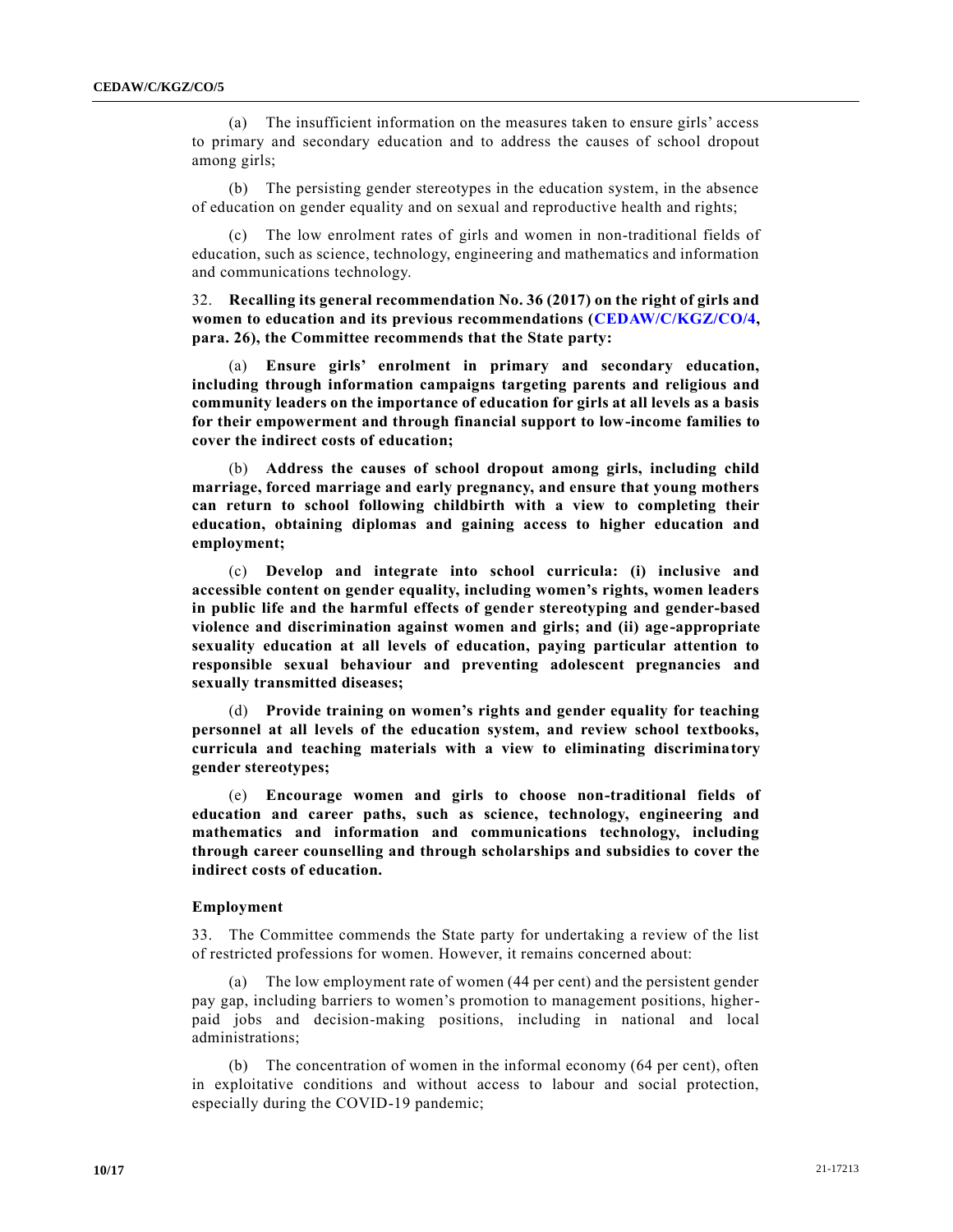(c) The absence of legislation to ensure the application of the principle of equal pay for work of equal value, which is enshrined in article 20 of the Labour Code and article 5 of the Act on State Guarantees of Equal Rights and Opportunities for Men and Women, and to combat sexual harassment in the workplace;

(d) Discrimination in labour legislation that prompts labour migration and makes women vulnerable to trafficking in persons;

(e) The lack of measures to ensure maternity protection and equal sharing of household and childcare responsibilities between women and men;

(f) The limited access to decent employment for disadvantaged and marginalized groups of women, including women belonging to ethnic minorities, migrant women and women with disabilities.

34. **Recalling its previous recommendations [\(CEDAW/C/KGZ/CO/4,](https://undocs.org/en/CEDAW/C/KGZ/CO/4) para. 28), the Committee recommends that the State party:**

(a) **Take targeted measures to promote women's access to formal employment, including management positions and higher-paid jobs in traditionally male-dominated professions and decision-making positions in national and local administration, through professional training, incentives for the preferential recruitment of women, expansion of the number of places in and the quality of childcare services and preschool education in urban and rural areas, and measures to alleviate the impact of the COVID-19 pandemic on women's employment;**

(b) **Adopt and enforce comprehensive legislation and regulations to ensure the application of the principle of equal pay for work of equal value and to combat sexual harassment in the workplace, including a comprehensive definition of sexual harassment, encompassing conduct or a working environment that is intimidating, hostile or humiliating, and a reliable national mechanism for women victims of sexual harassment;**

(c) **Increase the number of labour inspections to monitor employers' compliance with these principles and provide effective remedies to women in cases of violations of their labour rights;**

(d) **Ensure the equality of women and men in the area of employment, including by reviewing labour legislation, and take all the necessary measures to protect migrant women;**

(e) **Amend articles 218 and 303 of the Labour Code, which restrict women's access to certain categories of work, and review the list of industries, jobs, occupations and posts with harmful and dangerous working conditions in which the employment of women is prohibited (Government Decision No. 158 of 24 March 2000); facilitate women's access to such industries, jobs, occupations and posts; and ensure that any restrictions are proportionate and applied individually and not across the board to all women;**

(f) **Ensure maternity protection for women working in the informal economy; facilitate the return to work of young mothers; and promote the equal sharing of household and childcare responsibilities between women and men, including by expanding the use of paternity leave;**

(g) **Ratify the Maternity Protection Convention, 2000 (No. 183), the Workers with Family Responsibilities Convention, 1981 (No. 156), and the Violence and Harassment Convention, 2019 (No. 190), of the International Labour Organization;**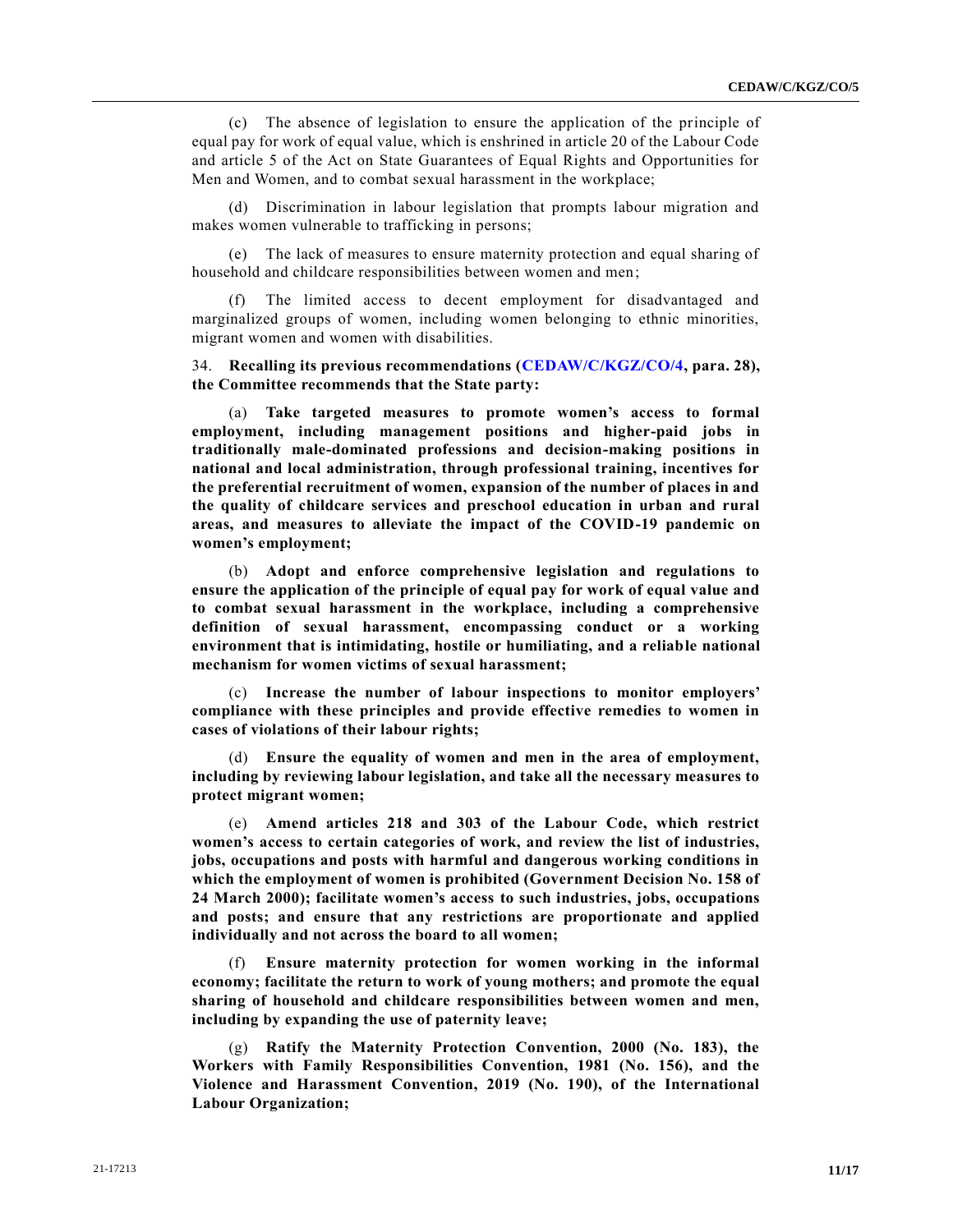(h) **Improve access to employment and training opportunities for disadvantaged and marginalized groups of women, such as women belonging to ethnic minorities, women with disabilities and migrant women, and provide predeparture training for women who migrate.**

#### **Health**

35. The Committee commends the State party for the decreasing maternal mortality rate and the provision since 2015 of mandatory health insurance from the State budget under the Reproductive Rights Act. However, the Committee notes with concern:

(a) The high maternal and infant mortality rates, especially among migrant women and in remote and rural areas;

(b) The insufficient efforts to address the health concerns of migrant women, including in relation to their sexual and reproductive health and rights and the increased incidence of tuberculosis and HIV/AIDS;

The threefold increase in the number of women living with HIV/AIDS over the past 10 years due to the low rate of condom use, the high abortion rates among adolescent women and the limited access to sexual and reproductive health and rights;

(d) The increased incidence of breast and gynaecological cancers;

(e) The lack of health insurance coverage for migrant, refugee and asylumseeking women and girls;

(f) Malnutrition among women and girls, especially in rural areas, and the high prevalence of anaemia among pregnant women;

(g) The limited information about women's access to vaccination against COVID-19.

36. **Recalling its general recommendation No. 24 (1999) on women and health, the Committee recommends that the State party:**

(a) **Address the causes of maternal and infant mortality by ensuring access to safe abortion and post-abortion services and obstetric care, addressing the high number of early pregnancies and increasing the number of skilled birth attendants, including in rural and remote areas;**

(b) **Strengthen access to adequate and affordable health care for women and girls by ensuring a sufficient number of health-care facilities with adequately trained staff, including in rural and remote areas;**

(c) **Combat corruption in the health-care system and gender-based violence and discrimination by health-care personnel, particularly against women using drugs, women with HIV/AIDS and women in prostitution;**

(d) **Intensify efforts to improve access to affordable and high-quality health care for migrant women, including by raising their awareness of their sexual and reproductive health and rights and the risk of transmission of HIV/AIDS and tuberculosis, and strengthen the systematic collection and analysis of disaggregated data on migrant women's and girls' access to health care;**

(e) **Ensure confidential access to affordable, modern contraceptive methods, family planning services and HIV testing throughout the State party, and ensure access to free antiretroviral therapy for all women and girls living with HIV/AIDS, including women in prostitution, and including in remote and rural areas;**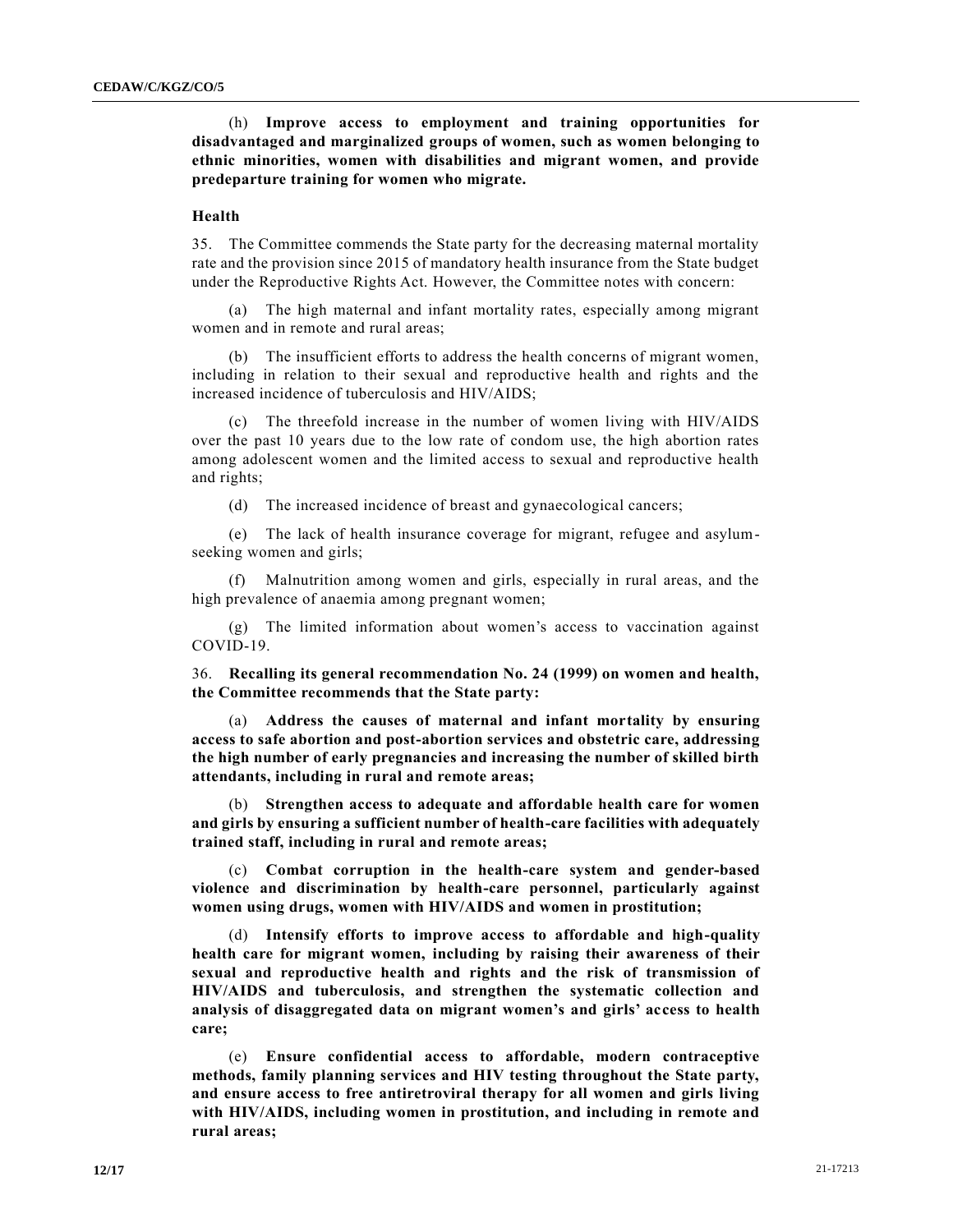(f) **Prevent and diagnose breast and gynaecological cancers, including by providing professional training to medical personnel and raising awareness among women and girls, and ensure affordable access for all patients to treatment, including chemotherapy and immunotherapy in public hospitals;**

(g) **Extend the mandatory health insurance system to migrant, refugee and asylum-seeking women and girls and revise the Health Insurance Act (1999) accordingly;**

(h) **Ensure free access to COVID-19 vaccinations for all women, especially older women and women with comorbidities, and adolescent girls, and raise awareness of the scientifically proven benefits of COVID-19 vaccination and address false information propagated by vaccine opponents.**

#### **Economic and social benefits**

37. The Committee notes with concern:

(a) The disproportionate share of unpaid domestic and care work carried by women;

(b) The high poverty rate (38 per cent) in the State party, disproportionately affecting women, especially rural women, women single heads of household and women engaged in unpaid care work;

(c) The concentration of women's entrepreneurship in low-profit sectors, such as wholesale and retail trade and agriculture, and in home-based work.

38. **The Committee recommends that the State party:**

(a) **Adopt a law on a national care system and transformative fiscal policies and strategies to meet the needs imposed by care work, to reduce the burden of unpaid care work on women, particularly rural women; facilitate access to high-quality and affordable gender-responsive public services in such areas as health, education, childcare, transportation, water, housing and energy; generate data on and establish the monetization of unpaid care work as a baseline for its recognition and compensation;**

(b) **Address the feminization of poverty by increasing women's pension and social benefits, taking into account interruptions in their employment due to child-rearing periods, their concentration in informal employment and their engagement in unpaid care and domestic work;**

(c) **Promote women's access to markets for their goods and products and economically protect women's intergenerational intellectual property in their textile, artisanal and craft production.**

#### **Rural women**

39. The Committee notes that 65 per cent of women in the State party live in rural areas. It notes with concern:

(a) The lack of a gender perspective in agricultural laws and policies;

(b) The disproportionately high poverty rates among rural women, particularly rural women heads of household;

(c) Rural women's and girls' limited access to adequate water, including for irrigation purposes, and sanitation;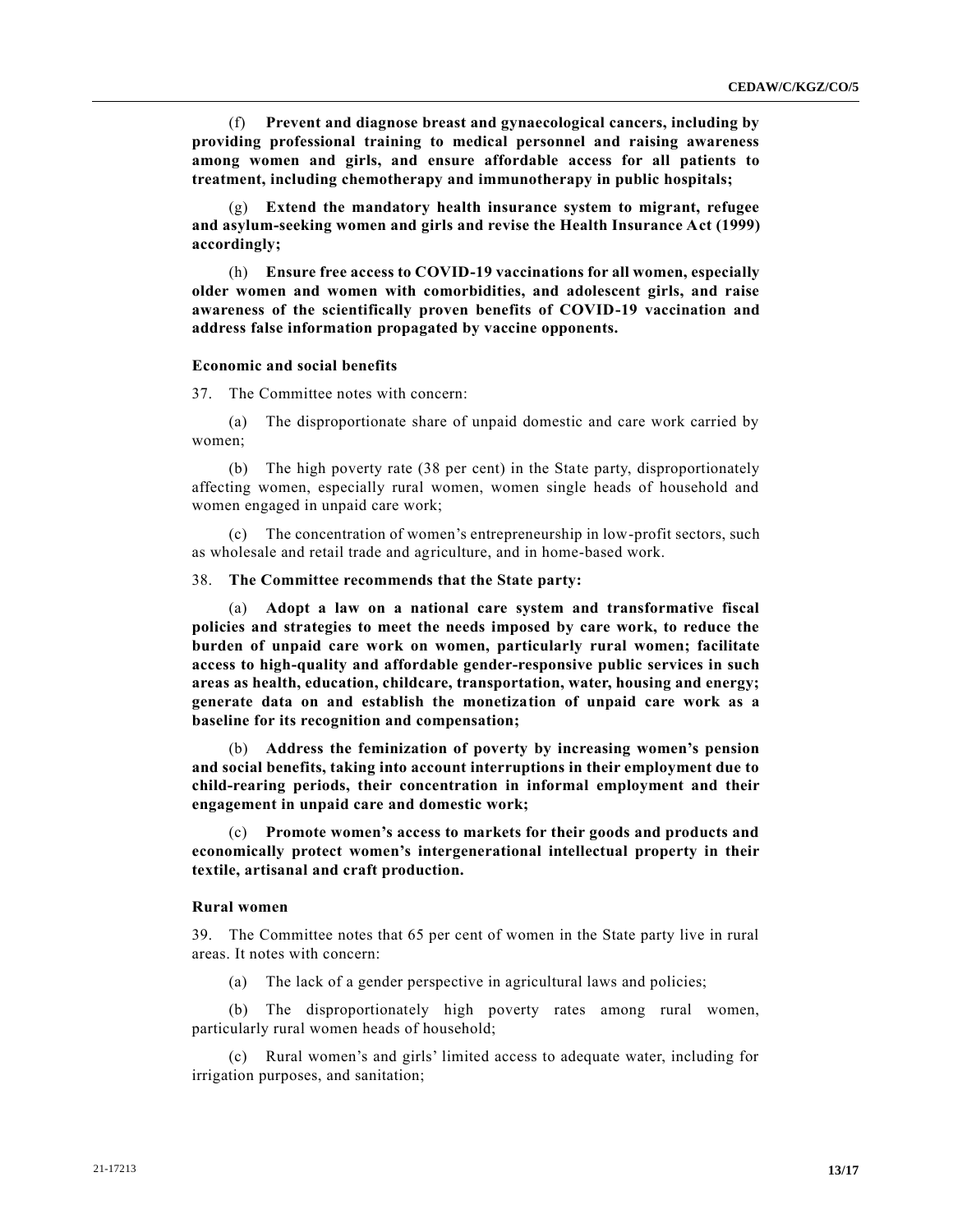(d) Rural women's very limited access to land ownership and agricultural assets and the low percentage of rural women leading small agribusinesses and working on contracts in agriculture;

(e) The underrepresentation of rural women in associations of water users and of pasture users, especially in leadership positions.

40. **The Committee reiterates its previous recommendation [\(CEDAW/C/KGZ/](https://undocs.org/en/CEDAW/C/KGZ/CO/4) [CO/4,](https://undocs.org/en/CEDAW/C/KGZ/CO/4) para. 32) that the State party combat poverty among rural women by ensuring their access to education, adequate water and sanitation, formal employment, low-interest loans without collateral and other forms of financial credit for agribusinesses, and ownership and use of land. The Committee also recommends that the State party:**

(a) **Integrate a gender perspective into its agricultural laws and policies and ensure rural women's equal participation in the development, adoption and implementation of such laws and policies, including in associations of water users and of pasture users;**

(b) **Address discriminatory gender stereotypes affecting the autonomy of rural women, including through media campaigns, taking into account the results of the 2018 study on the prevalence of negative gender stereotypes affecting rural women.**

#### **Disadvantaged and marginalized groups of women**

41. The Committee is concerned that older women, women with disabilities, women belonging to ethnic minority groups, refugee and asylum-seeking women, migrant women, women living with HIV/AIDS, women using drugs and lesbian, bisexual and transgender women continue to face intersecting forms of discrimination in the State party.

42. **The Committee recommends that the State party adopt targeted measures to ensure access to justice, employment, health care, including sexual and reproductive health services respecting the confidentiality of patient information, social protection and food security for disadvantaged groups of women, taking into account their specific needs.**

#### **Women living with HIV/AIDS**

43. The Committee welcomes the decision of the Constitutional Chamber of the Supreme Court of 27 January 2021 to declare unconstitutional the provisions precluding persons living with HIV/AIDS from adoption, guardianship and foster parenting. However, the Committee is concerned about the criminalization of HIV/AIDS transmission through consensual sexual relations between adults, impediments to access to health care, discriminatory terminology, reported isolation from children and barriers to access to childcare facilities for women living with HIV/AIDS.

44. **The Committee recommends that the State party:**

(a) **Decriminalize HIV/AIDS transmission (article 149 of the Criminal Code) through consensual sexual relations between adults;**

(b) **Ensure access to health care, including confidential testing, antiretroviral treatment and psychological support, and the confidentiality of information regarding women's HIV status, and impose deterrent penalties for the disclosure of such status;**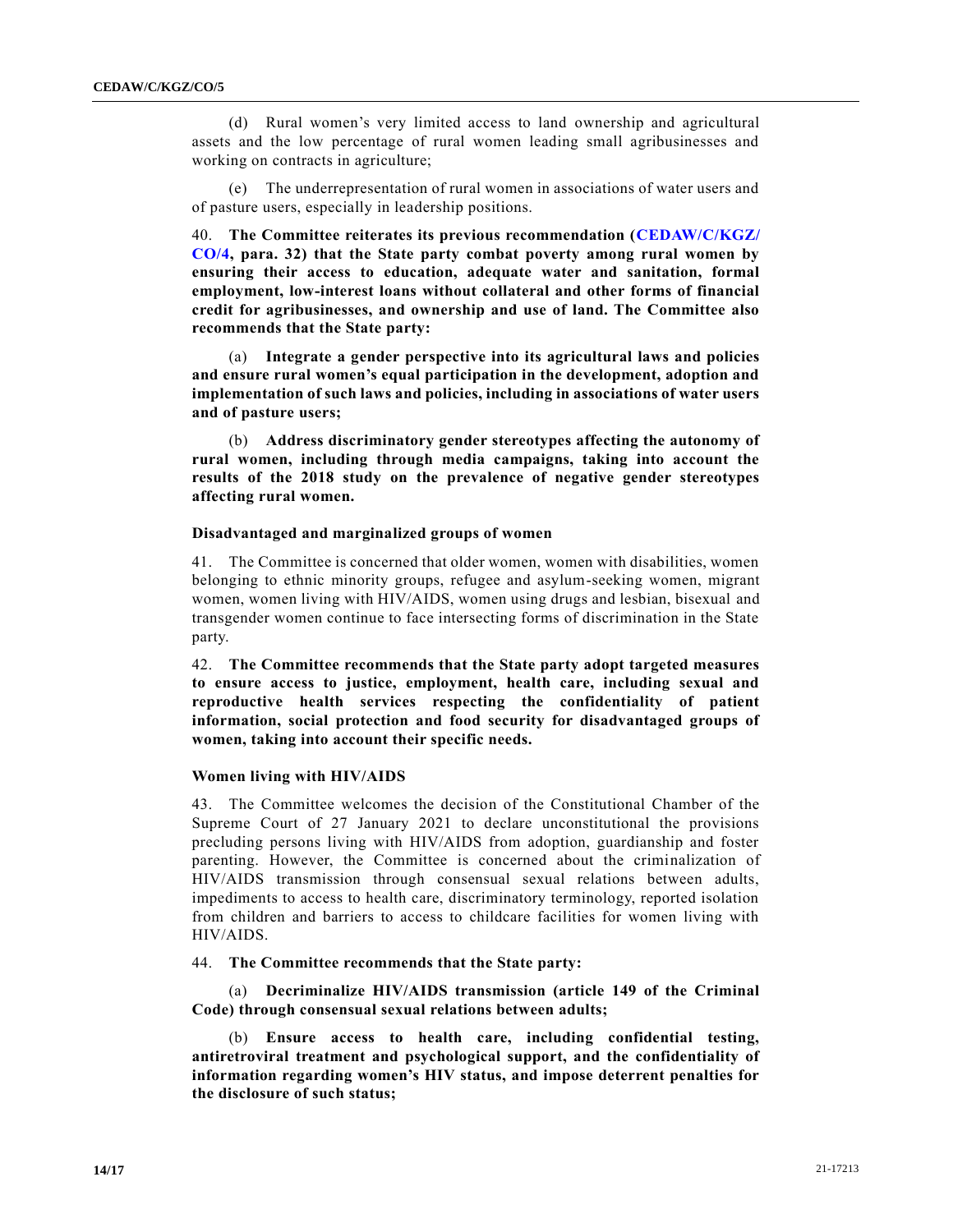(c) **Eliminate repressive elements of epidemiological investigation and review the wording of HIV infection codes;**

(d) **Ensure that women living with HIV/AIDS are not isolated from their children based on their HIV status and that they have adequate access to childcare facilities, free from stigmatization;**

(e) **Prohibit the practice of employers requiring HIV certificates for access to and retention of employment.**

#### **Women using drugs**

45. The Committee is concerned about the draft legislative amendments to criminalize drug possession for personal use, the family legislation providing for the deprivation of parental rights based on parental drug dependence and the lack of access to harm-reduction programmes and facilities for women using drugs.

#### 46. **The Committee recommends that the State party:**

(a) **Ensure that drug possession for personal use without intention to sell is not criminalized;**

(b) **Amend article 74 of the Family Code, which provides for the automatic loss of child custody and deprivation of parental rights based on parental drug dependence;**

(c) **Improve access for women using drugs to harm-reduction programmes and facilities.**

#### **Lesbian, bisexual and transgender women**

47. The Committee is concerned about the discriminatory terminology in relation to lesbian, bisexual and transgender women in the Criminal Code, legislation and procedures that preclude transgender persons, including women, from changing the gender marker on their identity documents, hate crimes and attacks against lesbian, bisexual and transgender women, and the absence of grounds for pros ecution in legislation.

48. **The Committee recommends that the State party:**

(a) **Amend the Criminal Code (articles 162–164) to remove the reference to "lesbianism";**

(b) **Adopt a definition of rape (article 161) based on lack of free consent that protects all women from rape, including lesbian, bisexual and transgender women;**

(c) **Reinstate the right of transgender persons, including women, to change the gender marker on their passport and other identity documents and their personal identification number, including by repealing the amendments of 1 August 2020 to the civil status law and the procedure for assigning and changing the personal identification number;**

(d) **Criminalize hate speech and attacks against lesbian, bisexual and transgender women and recognize sexual orientation and gender identity as aggravating circumstances if they are the motive for committing such criminal offences;**

(e) **Ensure that lesbian, bisexual and transgender women can freely participate in political and public life by exercising their right to freedom of peaceful assembly without intimidation or reprisals.**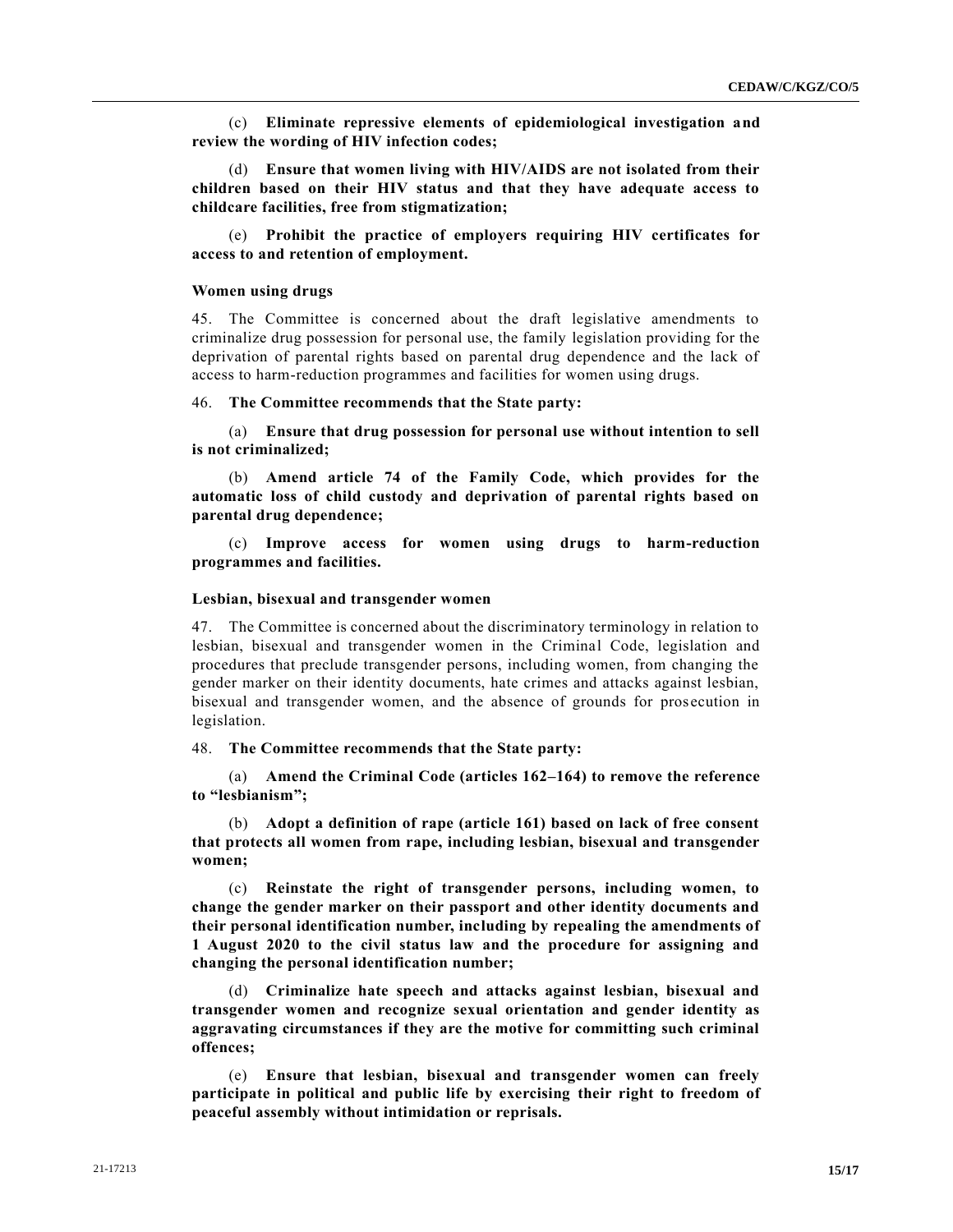#### **Marriage and family relations**

49. The Committee notes with concern:

(a) That women who undergo a religious wedding ceremony (*nikah*) without civil marriage registration do not benefit from the protection of the Family Code and are denied economic protection upon dissolution of the union;

(b) That the prevalence of non-consensual bride kidnapping, child marriage and forced marriage remains high, especially in rural areas, de spite their criminalization under articles 175, 177 and 178 of the Criminal Code;

(c) The high prevalence of domestic violence;

(d) The persistence and social legitimization of polygamy;

(e) The lack of disaggregated data on unregistered civil unions, polygamy, child marriage, forced marriage and bride kidnapping.

50. **The Committee reiterates its previous recommendations [\(CEDAW/C/](https://undocs.org/en/CEDAW/C/KGZ/CO/4) [KGZ/CO/4,](https://undocs.org/en/CEDAW/C/KGZ/CO/4) para. 36) and recommends that the State party:**

(a) **Ensure that religious wedding ceremonies can be administrated only after civil registration, including revising the Act on Religious Belief and Practice;**

(b) **Protect the rights of women upon dissolution of religious and customary unions, in line with the Committee's general recommendation No. 29 (2013) on the economic consequences of marriage, family relations and their dissolution;**

(c) **Pursue its efforts to combat bride kidnapping, child marriage and forced marriage, especially in rural areas, including addressing their root causes, encouraging reporting, punishing complicity of family members, religious and community leaders or law enforcement officers, establishing mechanisms to detect such cases and ensuring the prosecution and adequate punishment of those responsible, in accordance with joint general recommendation No. 31 of the Committee on the Elimination of Discrimination against Women/general comment No. 18 of the Committee on the Rights of the Child (2019) on harmful practices and the Committee's recommendations in its report on its inquiry under article 8 of the Optional Protocol to the Convention;**

(d) **Intensify efforts to combat domestic violence, in accordance with the Committee's general recommendation No. 35 (2017);**

(e) **Effectively enforce the prohibition of polygamy under article 179 of the Criminal Code, require civil registration for marriages to have any effect, and raise public awareness of the economic risks for women in polygamous and unregistered unions, including in case of dissolution;**

(f) **Collect data, disaggregated by age, sex and region, to assess the dimensions of the phenomena of unregistered polygamous and religious unions, child marriage, forced marriage and bride kidnapping;**

(g) **Ensure that women and men have the same rights and responsibilities in marriage and family relations and upon their dissolution, including equal parental rights, irrespective of their marital status, and the same rights to choose a family name, profession and domicile, in accordance with article 16 of the Convention.**